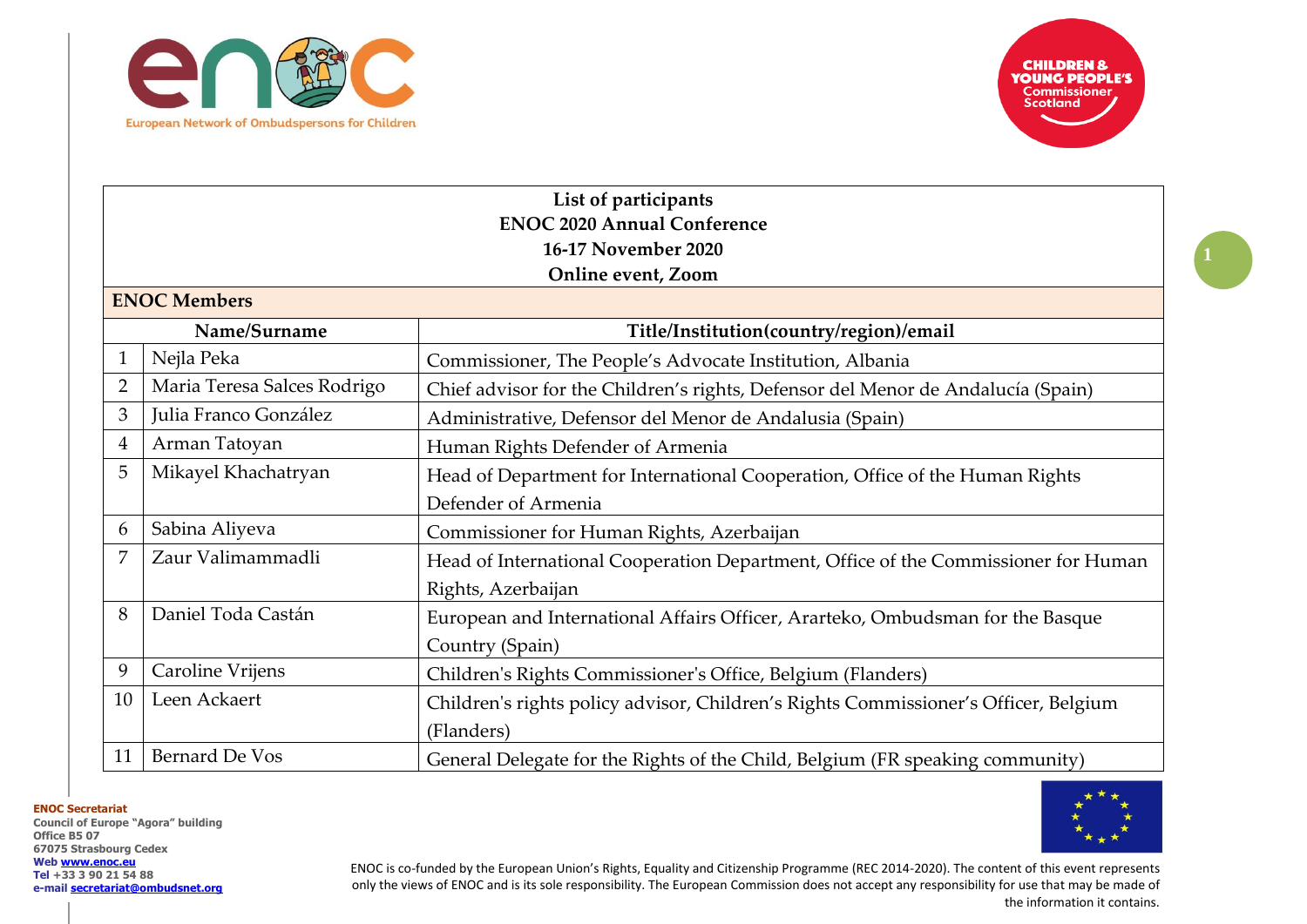

| 12 | Aleksandra Marin Diklić   | Deputy Ombudsman, Ombudsman Office, Bosnia and Herzegovina                           |
|----|---------------------------|--------------------------------------------------------------------------------------|
| 13 | David Lallemand           | Media Advisor and Project Manager, General Delegates for the rights of the child,    |
|    |                           | Belgium (FR)                                                                         |
| 14 | Diana Kovatcheva          | Ombudsman of the Republic of Bulgaria                                                |
| 15 | Katia Hristova-Valtcheva  | Head of Cabinet, Ombudsman of the Republic of Bulgaria                               |
| 16 | Eva Jecheva               | Director Rights of Children Directorate, Ombudsman of the Republic of Bulgaria       |
| 17 | Kristiana Kuneva          | Intern at the Rights of the Child Directorate, Ombudsman of the Republic of Bulgaria |
| 18 | Maria Larios              | Deputy Ombudsman for Children's Rights, Catalan Ombudsman (Spain)                    |
| 19 | Anna Piferrer             | Advisor, Catalan Ombudsman (Spain)                                                   |
| 20 | Helenca Pirnat Dragicevic | Ombudsman for Children in Croatia                                                    |
| 21 | Marija Gabelica Supljika  | Deputy Ombudsman for Children, Croatia                                               |
| 22 | Despo Michaelidou         | Commissioner for Children's Rights, Cyprus                                           |
| 23 | Eleni Kotziamani          | Education Officer, Commissioner for Children's Rights, Cyprus                        |
| 24 | Maria Rossidou            | Head Officer, Commissioner for Children's Rights Office, Cyprus                      |
| 25 | Lisbeth Sjørup            | Director, The National Council for Children, Denmark                                 |
| 26 | Anne Longfield            | Children's Commissioner, England                                                     |
| 27 | Martin Lennon             | Head of Public Affairs, Children's Commissioner for England                          |
| 28 | Kelly Pickard             | Private Secretary to the Children's Commissioner, Children's Commissioner for        |
|    |                           | England Children's Commissioner for England                                          |
| 29 | Andres Aru                | Head of Children and Youth Rights Department, Office of the Chancellor of Justice,   |
|    |                           | Estonia                                                                              |

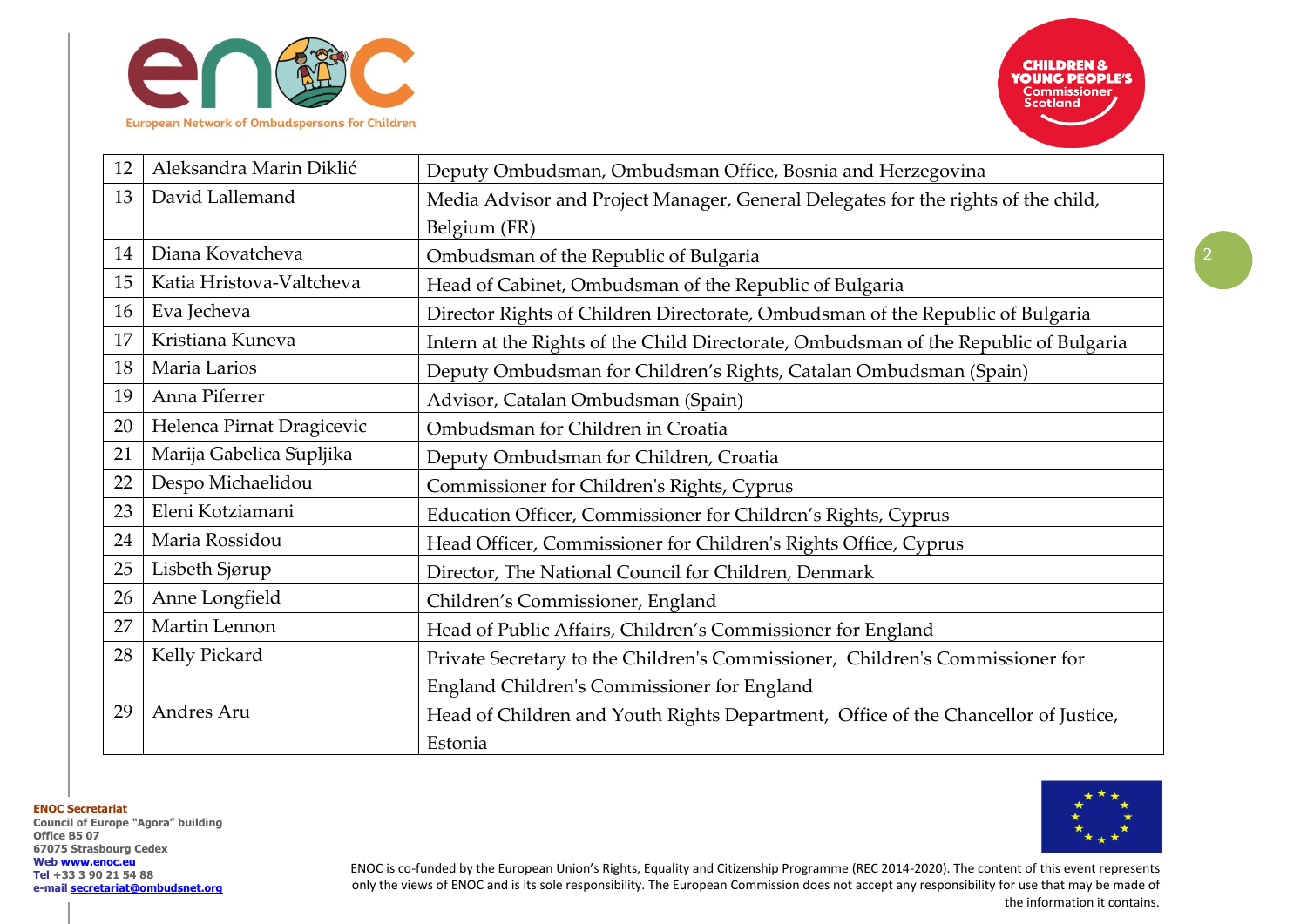

| 30 | Eric Delemar           | Children's Defender, France                                                          |
|----|------------------------|--------------------------------------------------------------------------------------|
| 31 | Stéphanie Carrère      | International Affairs Advisor, Défenseur des droits, France                          |
| 32 | Maia Gedevanishvili    | Head of the Child's Rights Department, The Public Defender's Office, Georgia         |
| 33 | Ketevan Sokhadze       | Chief specialist of Child's Rights Department, The Public Defender's Office, Georgia |
| 34 | Theoni Koufonikolakou  | Deputy Ombudsperson for Children's Rights, Greece                                    |
| 35 | Anna Routsi            | Senior Investigator, Children's Ombudsman, Greece                                    |
| 36 | Fanni Murányi          | Senior Legal Advisor, Office of the Commissioner for Fundamental Rights, Hungary     |
| 37 | Salvör Nordal          | Ombudsman for Children Iceland                                                       |
| 38 | Tinna Rós Steinsdóttir | Child participation specialist, Ombudsman for Children Iceland                       |
| 39 | Gudridur Bolladottir   | Senior Legal Advisor, The Ombudsman for Children in Iceland                          |
| 40 | Niall Muldoon          | Ombudsman for Children, Ireland                                                      |
| 41 | Carmel Corrigan        | Head of Participation and Rights Education, Ombudsman for Children's Office, Ireland |
|    |                        | (UK)                                                                                 |
| 42 | Karen McAuley          | Head of Policy, Ombudsman for Children's Office, Ireland                             |
| 43 | Diego Castillo         | Policy Officer, Ombusdman for Children's Office, Ireland                             |
| 44 | Ciara Gill             | Policy Officer, Ombudsman for Children's Office, Ireland                             |
| 45 | Sarah Groarke          | Policy Officer, Ombudsman for Children's Office, Ireland                             |
| 46 | Valentina Fiore        | Officer, Italian independent Authority for Children and Adolescents, Italy           |
| 47 | Deborah McMillan       | Commissioner for Children in Jersey                                                  |
| 48 | Edita Ziobiene         | Ombudperson for Children's Rights, Lithuania                                         |
| 49 | Robert Schlechter      | Ombudsman for Children, Luxembourg                                                   |

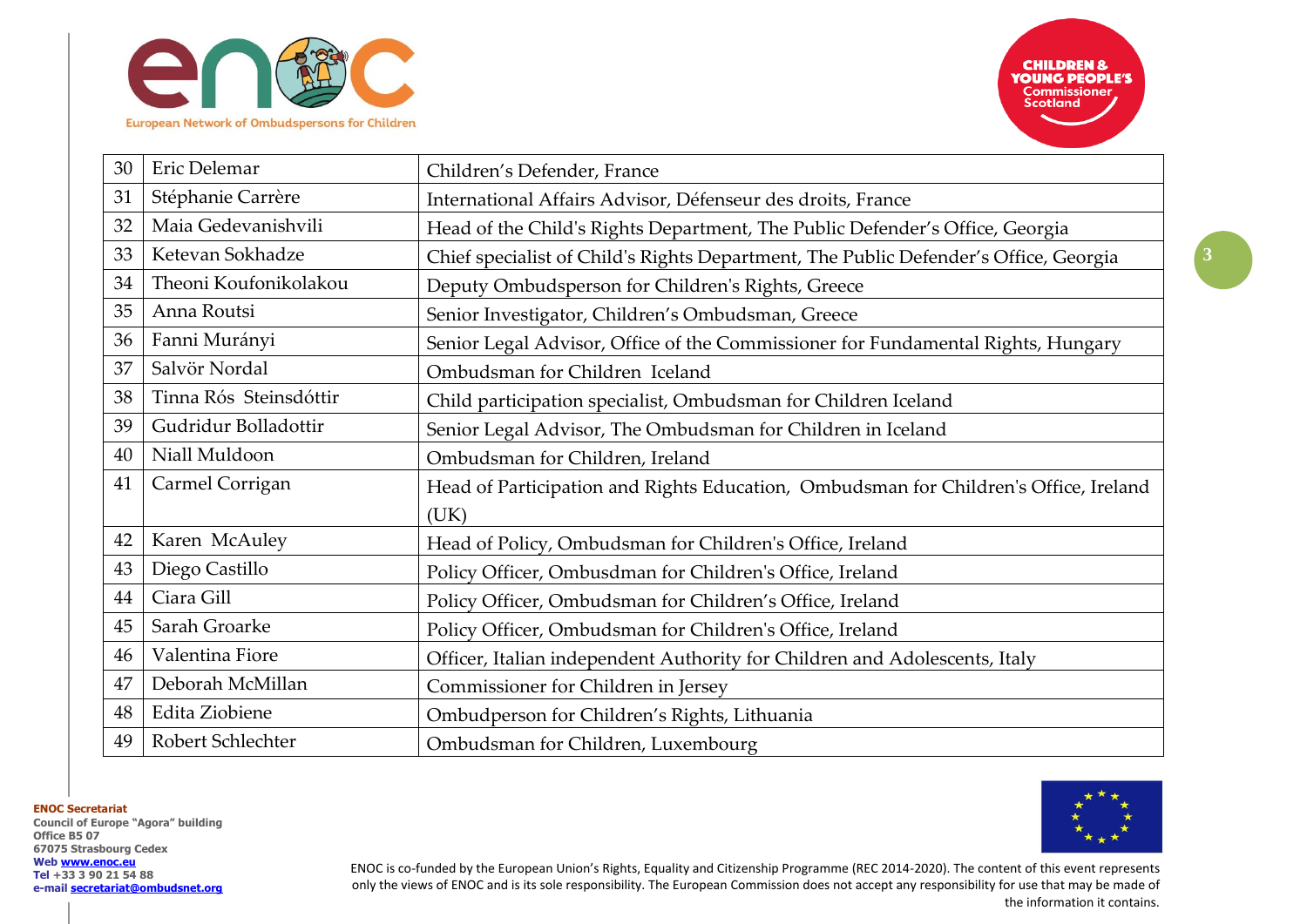

| 50 | Françoise Gillen        | Deputy Ombudsman for Children, Luxembourg                                            |
|----|-------------------------|--------------------------------------------------------------------------------------|
| 51 | Pauline Miceli          | Commissioner for Children, Malta                                                     |
| 52 | Suzanne Garcia Imbernon | Task Manager, Office of the Commissioner for Children, Malta                         |
| 53 | Maia Banarescu          | Children's Rights Ombudsperson, The People's Advocate, Moldova                       |
| 54 | Ana Cereteu             | Project Assistant, The People's Advocate Office, Moldova                             |
| 55 | Snezana Mijuskovic      | Deputy Ombudsman, Protector of Human Rights and Freedoms of Montenegro               |
| 56 | Duska Sljivančanin      | Senior advisor for children rights, Protector of Human Rights and Freedoms of        |
|    |                         | Montenegro                                                                           |
| 57 | Koulla Yiasouma         | Northern Ireland Commissioner for Children and Young People                          |
| 58 | Ken Smyth               | Senior Participation Officer, Northern Ireland Commissioner for Children and Young   |
|    |                         | People                                                                               |
| 59 | Laura McFall            | Participation Officer, Northern Ireland Commissioner for Children and Young People   |
| 60 | Mairead McCafferty      | Chief Executive, NI Commissioner for Children and Young People                       |
| 61 | Inga Bejer Engh         | Ombudsperson for Children in Norway                                                  |
| 62 | Camilla Kayed           | Head of Child Rights Unit, Ombudsperson for children in Norway                       |
| 63 | Kjersti Botnan Larsen   | Senior Advisor, The Ombudsperson for Children in Norway                              |
| 64 | Mathias Nordmoen        | Senior Advisor, The Ombudsperson for Children in Norway                              |
| 65 | Mikolaj Pawlak          | Ombudsman for Children, Poland                                                       |
| 66 | Agata Jasztal           | Director of Constitutional & International Affairs, Ombudsman for Children's Office, |
|    |                         | Poland                                                                               |
| 67 | <b>Bruce Adamson</b>    | Children and Young People's Commissioner Scotland                                    |

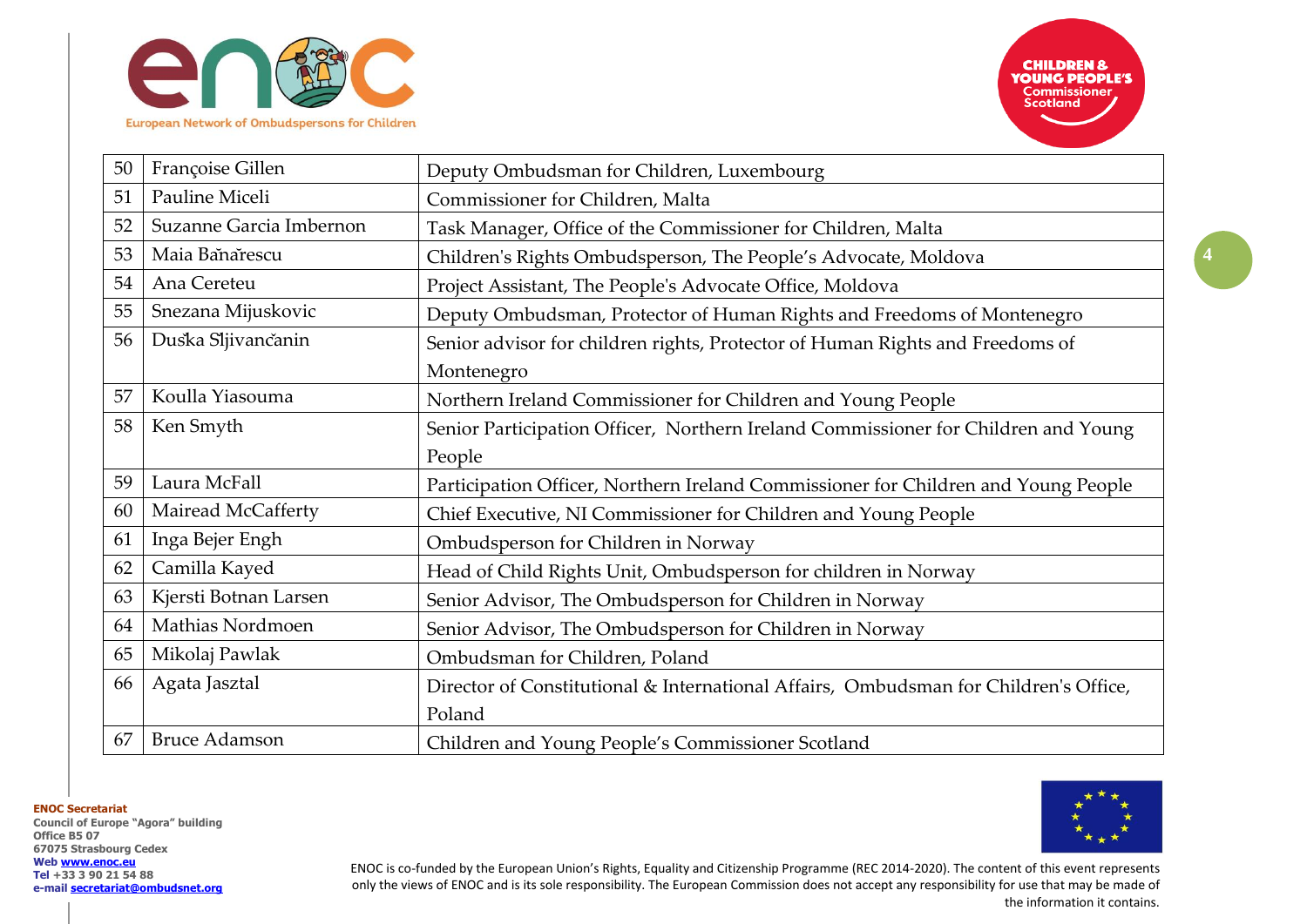



| 68 | Gillian Munro                | Information Officer, Children and Young People's Commissioner Scotland           |
|----|------------------------------|----------------------------------------------------------------------------------|
| 69 | Louise Baillie               | Media and Communications Officer, Children and Young People's Commissioner       |
|    |                              | Scotland                                                                         |
| 70 | Cathy Begley                 | Participation Officer, Children and Young People's Commissioner Scotland         |
| 71 | Nicola Harris                | Finance and Administration Assistant, CYPCS                                      |
| 72 | Megan Farr                   | Policy Officer, Children and Young People's Commissioner Scotland                |
| 73 | Anne Gribbon                 | Finance Officer, Children and Young People's Commissioner Scotland               |
| 74 | Helen Griffiths              | Policy and Engagement Officer, Children and Young People's Commissioner Scotland |
| 75 | Ezmie McCutcheon             | Head of Communications, Children and Young People's Commissioner Scotland        |
| 76 | Robert Shepherd              | Digital media officer, Children and Young People's Commissioner Scotland         |
| 77 | Lindsay Steedman             | Executive Assistant, Children and Young People's Commissioner Scotland           |
| 78 | Linda Macdonald              | Advice and Investigations Officer, Children and Young People's Commissioner      |
|    |                              | Scotland                                                                         |
| 79 | Jelena Stojanović            | Deputy Ombudsman, The Protector of Citizens, Serbia                              |
| 80 | Andrej Kállay                | Expert advisor of the Commissioner for Children, Slovakia                        |
| 81 | Andrej Peter                 | Expert advisor of the Commissioner for Children, Slovakia                        |
| 82 | Jože Ruparčič                | Deputy Human Rights Ombudsman of the Republic of Slovenia                        |
| 83 | Karin Sjömilla               | Legal Advisor, Ombudsman for Children in Sweden                                  |
| 84 | Amanda Bertilsdotter Nilsson | Acting Head of Department, Ombudsman for Children in Sweden                      |
| 85 | Tove Björnheden              | Lawyer, The Ombudsman for Children in Sweden                                     |
| 86 | Rhea Verheul                 | Senior Policy Advisor, De Kinderombudsman, The Netherlands                       |

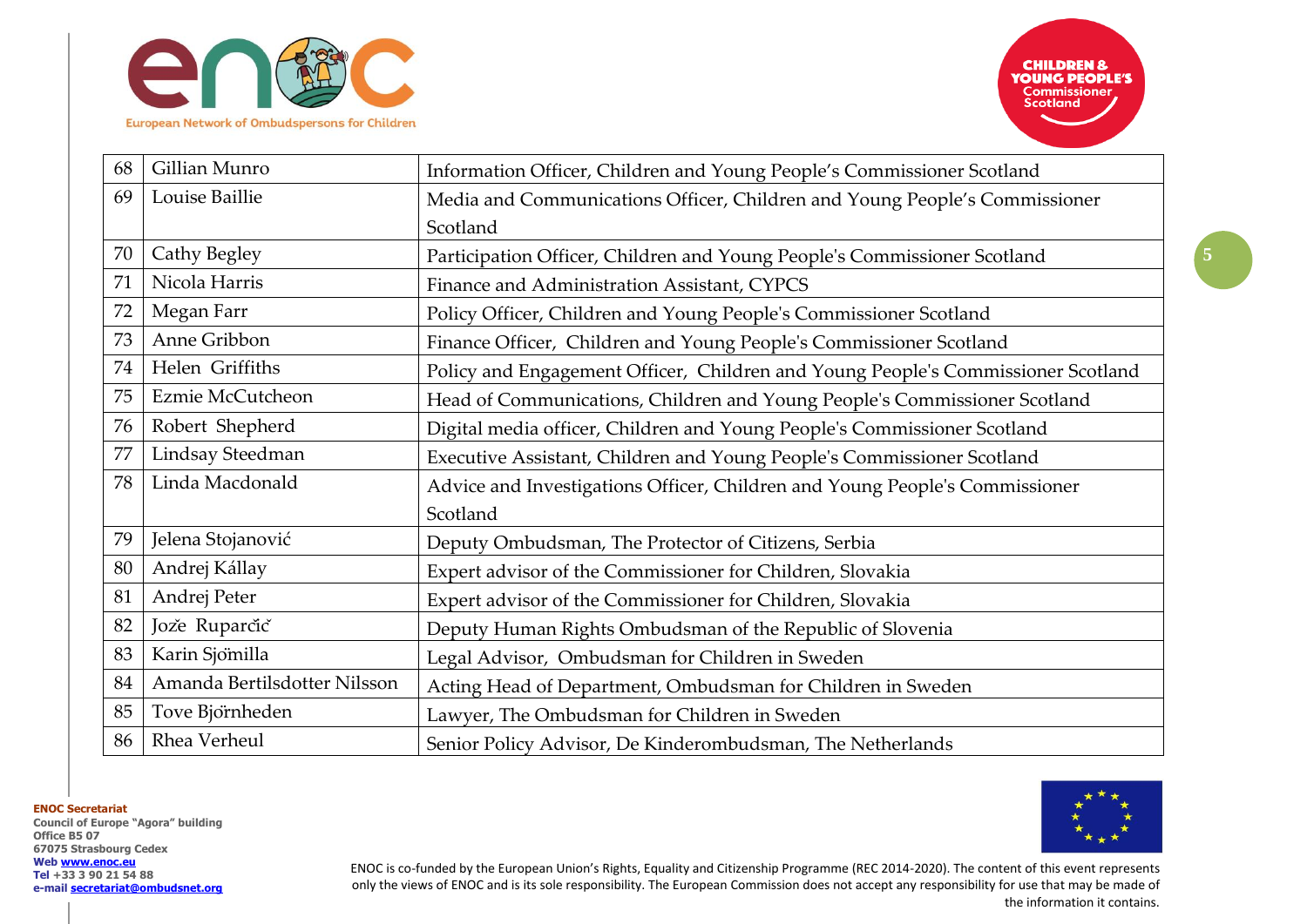

| 87  | Margrite Kalverboer                             | Ombudsman for Children, De Kinderombudsman, The Netherlands                   |
|-----|-------------------------------------------------|-------------------------------------------------------------------------------|
| 88  | Aksana Filipishina                              | The Reprepresentative of the CommissionerThe Secretariat of the Parliamentary |
|     |                                                 | Commissioner for human rights, Ukraine                                        |
| 89  | Sally Holland                                   | <b>Children's Commissioner for Wales</b>                                      |
|     | <b>Observers/Guests/Speakers/ Support Staff</b> |                                                                               |
|     |                                                 |                                                                               |
| 90  | Polina Atanasova                                | <b>ENOC Coordinator, ENOC Secretariat, France</b>                             |
| 91  | Coralie Da Silva                                | ENOC Assistant Coordinator, ENOC Secretariat, France                          |
| 92  | Marta Tarragona Fenosa                          | Policy Assistant, European Commission                                         |
| 93  | Marta Kuljon                                    | Policy Assistant, European Commission                                         |
| 94  | Monika Jagiello                                 | Administrator in EU institution, Office of European Parliament Coordinator on |
|     |                                                 | Children's Rights                                                             |
| 95  | Emilio Puccio                                   | Coordinator of the European Parliament Intergroup on Children's Rights        |
| 96  | Saskia Bricmont                                 | MEP, Co-Chair of the EP Intergroup on Children's Rights                       |
| 97  | Charlotte Altenhoner-Dion                       | Advisor, Council of Europe Commissioner for Human Rights                      |
| 98  | Phenny Kakama                                   | Child protecton specialist, UNICEF                                            |
| 99  | Emira Shkurti                                   | Justice for Children Specialist, UNICEF Albania                               |
| 100 | Ana Prodanovic                                  | Child Rights Monitoring Specialist, UNICEF Serbia                             |
| 101 | Nada Djurovic Martinovic                        | Child Protection Officer, UNICEF Montenegro                                   |
| 102 | Teona Kuchava                                   | Juvenile Justice Project Officer, UNICEF Georgia                              |
| 103 | Milena Harizanova                               | Chief Child Protection, UNICEF Georgia                                        |
| 104 | Irma Gabriadze                                  | Consultant, UNICEF Georgia                                                    |

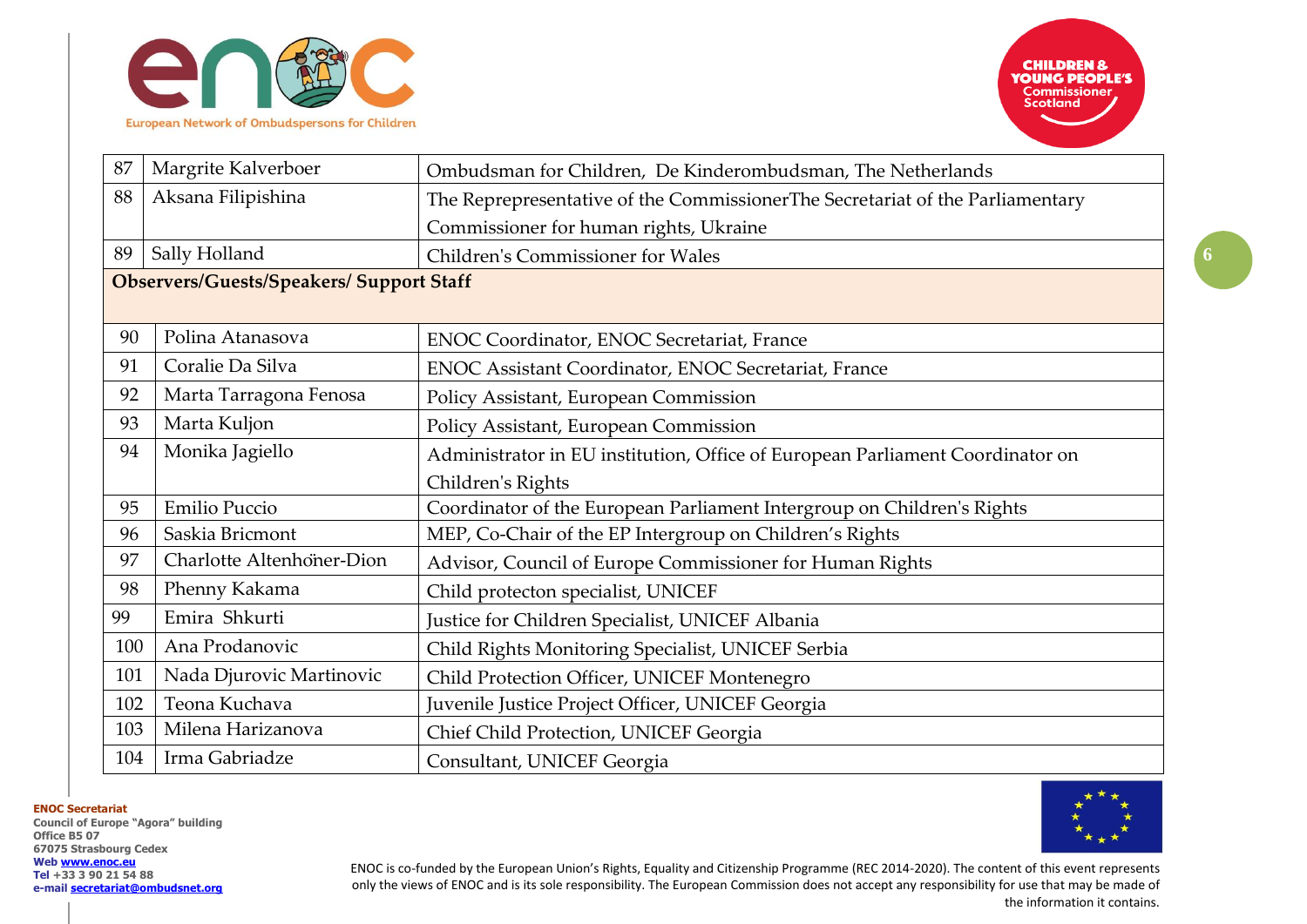



**7**

| 105 | Rikki Marr                | Illustrator, Hawk & Mouse, UK                                                           |
|-----|---------------------------|-----------------------------------------------------------------------------------------|
| 106 | Roisin Caird              | Tour Guide, Edinburgh Tours, UK                                                         |
| 107 | Lisa Payne                | ENOC independent expert on CRIA                                                         |
| 108 | Kay Tisdall               | Professor of Childhood Policy, Childhood and Youth Studies Research Group,              |
|     |                           | University of Edinburgh                                                                 |
| 109 | Isabelle Crompton         | Senior Policy and Programs Officer, Commissioner for Children and Young People,         |
|     |                           | Tasmania, Australia                                                                     |
| 110 | Vaska Bajramovska-Mustafa | Deputy Ombudsman, Ombudsman of North Macedonia                                          |
| 111 | Ayse Deniz Aygun          | Specialist, The Ombudsman Institution, Turkey                                           |
| 112 | Michelle Moffat           | Senior Policy Officer, Strategic Policy, Planning and Performance: Government of Jersey |
| 113 | Andrew Heaven             | Head of Policy, Government of Jersey                                                    |
| 114 | Eriko Takahashi           | Program Director of Disability and Child Welfare, The Nippon Foundation                 |
| 115 | Kanako Shinden            | Junior Associate, The Nippon Foundation                                                 |
| 116 | Suzusho Minae             | The Nippon Foundation                                                                   |
| 117 | Ieko Naoyuki              | The Nippon Foundation                                                                   |
| 118 | Christina Nomdo           | Western Cape Commissioner for Children                                                  |
| 119 | Jana Hainsworth           | Secretary General of Eurochild                                                          |
| 120 | Afshan Khan               | <b>UNICEF Regional Director for Europe and Central Asia</b>                             |
|     |                           |                                                                                         |
|     | <b>ENYA YOUNG PEOPLE</b>  |                                                                                         |
| 121 | Catherina                 | Greece                                                                                  |

**ENOC Secretariat**

**Council of Europe "Agora" building Office B5 07 67075 Strasbourg Cedex Web [www.enoc.eu](http://www.enoc.eu/) Tel +33 3 90 21 54 88 e-mail [secretariat@ombudsnet.org](mailto:secretariat@ombudsnet.org)**



ENOC is co-funded by the European Union's Rights, Equality and Citizenship Programme (REC 2014-2020). The content of this event represents only the views of ENOC and is its sole responsibility. The European Commission does not accept any responsibility for use that may be made of the information it contains.